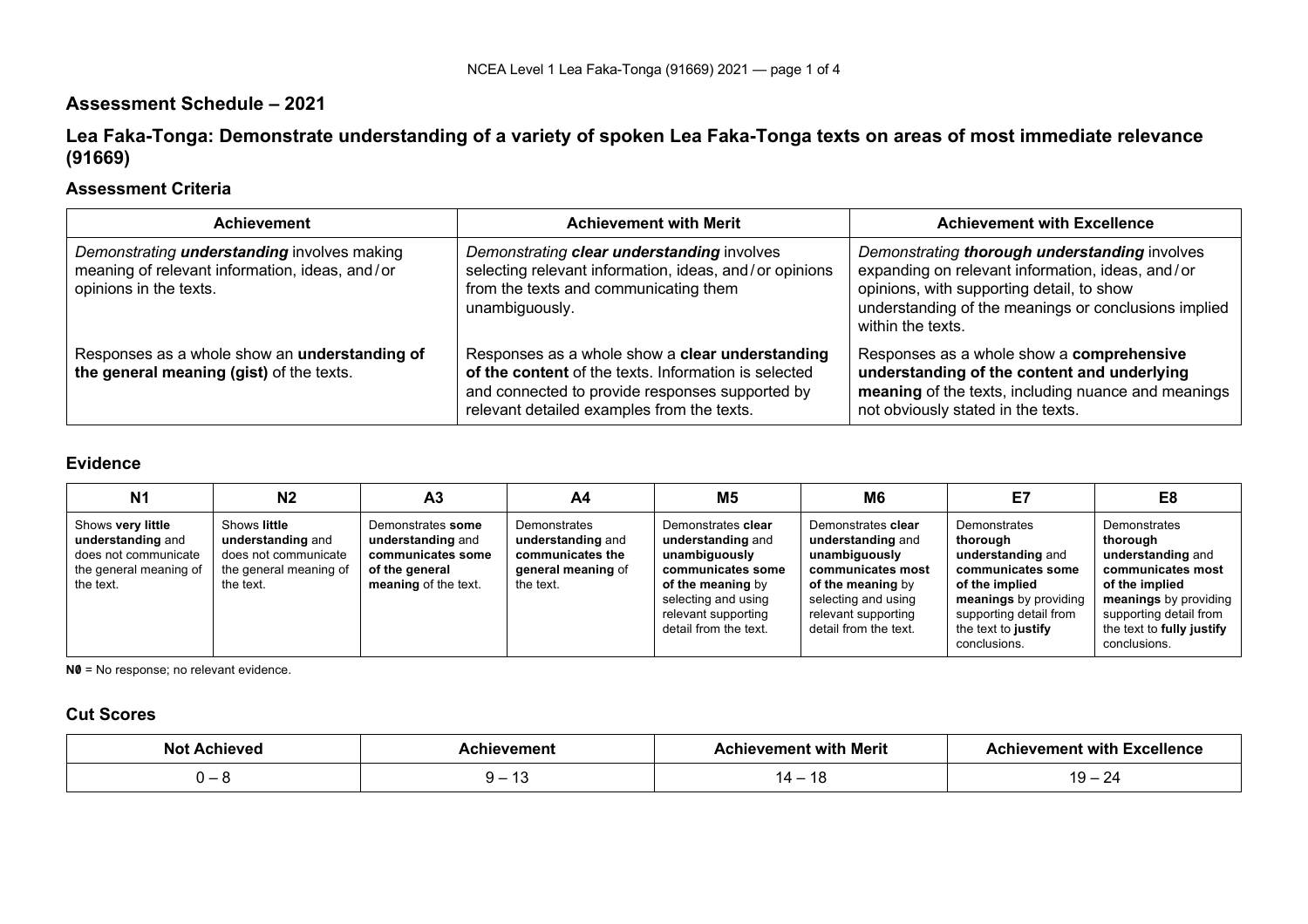#### **Sample Evidence**

What follows is not a complete list of all acceptable responses, nor is it an indication of the exact wording required.

Assessment judgments are based on the level of understanding shown, rather than knowledge of individual lexical items.

Quoting or direct translation alone are not sufficient evidence that the candidate understands the meaning of the text **clearly** or **thoroughly**.

The overall grade for a question must be judged after considering how much of the text as a whole has been understood, and to what depth. Refer to the Evidence statements above.

| <b>Question ONE</b>                                                                            | <b>Achievement</b>                                                                                                                               | <b>Achievement with Merit</b>                                                                                                                                                                                                                                                                                                                                                                                                                                                                                                                                                    | <b>Achievement with Excellence</b>                                                                                                                                                                                                                                                                                                                                                                                                                                                                                                                                                                                                                                                                                                                                                                                                       |
|------------------------------------------------------------------------------------------------|--------------------------------------------------------------------------------------------------------------------------------------------------|----------------------------------------------------------------------------------------------------------------------------------------------------------------------------------------------------------------------------------------------------------------------------------------------------------------------------------------------------------------------------------------------------------------------------------------------------------------------------------------------------------------------------------------------------------------------------------|------------------------------------------------------------------------------------------------------------------------------------------------------------------------------------------------------------------------------------------------------------------------------------------------------------------------------------------------------------------------------------------------------------------------------------------------------------------------------------------------------------------------------------------------------------------------------------------------------------------------------------------------------------------------------------------------------------------------------------------------------------------------------------------------------------------------------------------|
| (a) Possible evidence showing<br>understanding of what Seini<br>thinks about learning English. | • She thinks English is<br>important, but quite difficult to<br>learn.                                                                           | • She thinks English is quite important, even<br>if is quite difficult to learn. She intends to<br>travel to New Zealand in order to learn to<br>speak English better. She is very happy<br>that she passed her English test and her<br>teacher is very helpful in class.                                                                                                                                                                                                                                                                                                        | • Seini thinks that even though English is quite<br>difficult, it is an important subject to learn. She<br>has just passed an English test, and she is<br>feeling very happy about her grade. Her teacher<br>is very nice and helpful in class. She has a New<br>Zealand friend who sends her emails in Tongan,<br>and she tries to reply in English. She is intending<br>to travel to New Zealand for further studies to<br>improve her English.                                                                                                                                                                                                                                                                                                                                                                                        |
| (b) Possible evidence showing<br>understanding of how Seini<br>feels about school.             | • Seini is happy at school,<br>because she likes the majority<br>of her subjects, and has<br>friends who she enjoys<br>meeting and working with. | • Seini is happy at school because she likes<br>most of her subjects, and she has friends<br>who she enjoys meeting and working with.<br>She particularly likes maths, as she finds it<br>easy, computer classes, and English. She<br>also likes science, because of the different<br>activities involved.<br>• Seini has mixed feelings about school. Her<br>favourite subject is computer studies, and<br>her best friend is in the same class.<br>However, she does not like geography<br>because they sit writing notes in silence all<br>the time, and she finds it boring. | • Seini enjoys school because she likes most of<br>her subjects, and she has friends there. She likes<br>maths, as she found it easy, as well as computer<br>classes, and English. She also likes Science<br>because of different activities involved. Seini's<br>favourite subject is computer studies. It is an<br>interesting subject, and her best friend is also in<br>the same class with her. However, she does not<br>like geography because she copies notes all the<br>time in silence and boring texts were given to<br>read. She did not finish her homework and her<br>teacher was not happy with her. Seini admits that<br>she can be a bit noisy at times, but she is a good<br>student. She loves meeting her friends in the<br>basketball field at morning break and at lunch<br>time do their homework in the library. |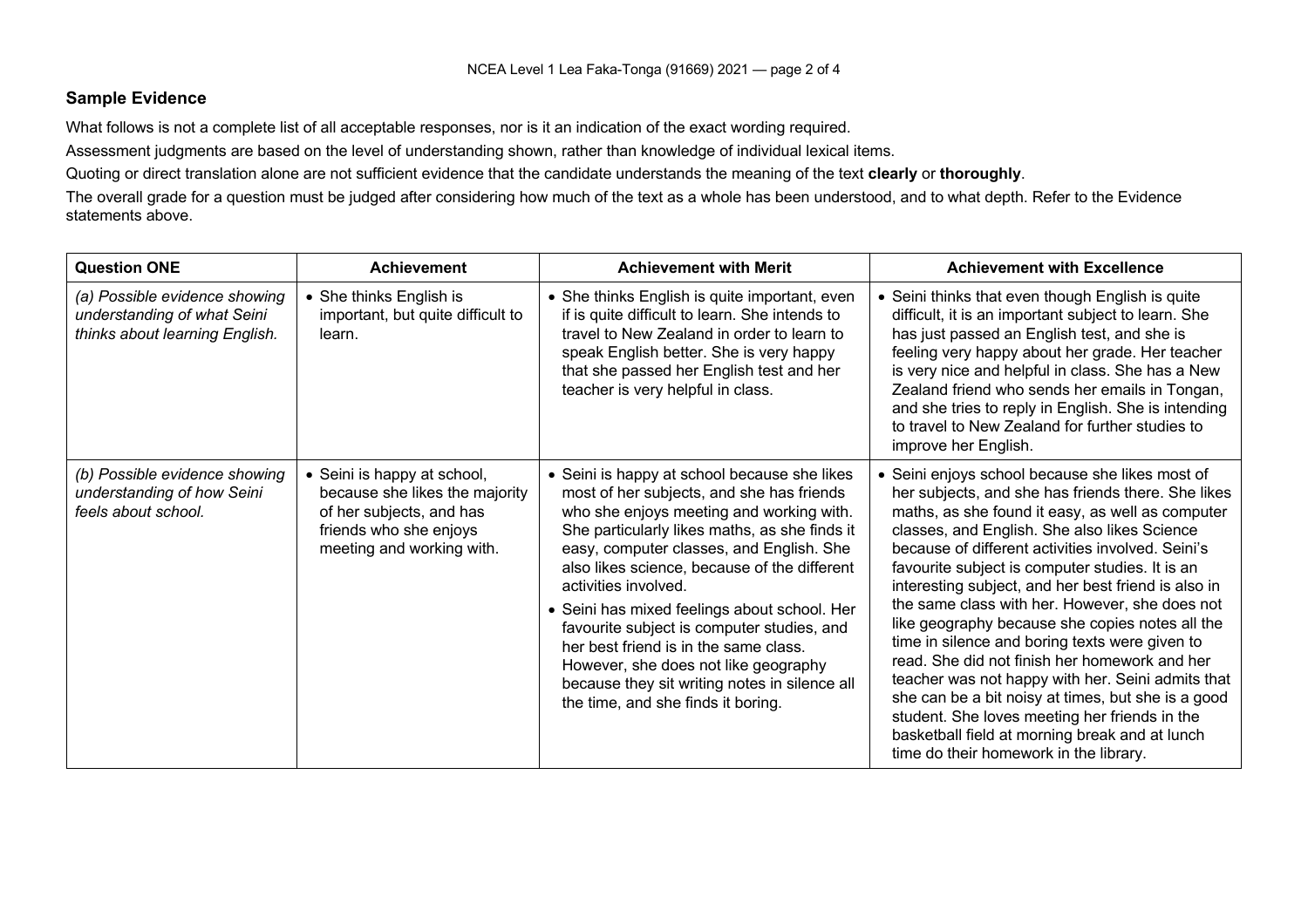| <b>Question TWO</b><br><b>Achievement</b>                                          |                                                                                                                                            | <b>Achievement with Merit</b>                                                                                                                                                                                                                                                                                                                                                                  | <b>Achievement with Excellence</b>                                                                                                                                                                                                                                                                                                                                                                                                                                                                                                            |  |
|------------------------------------------------------------------------------------|--------------------------------------------------------------------------------------------------------------------------------------------|------------------------------------------------------------------------------------------------------------------------------------------------------------------------------------------------------------------------------------------------------------------------------------------------------------------------------------------------------------------------------------------------|-----------------------------------------------------------------------------------------------------------------------------------------------------------------------------------------------------------------------------------------------------------------------------------------------------------------------------------------------------------------------------------------------------------------------------------------------------------------------------------------------------------------------------------------------|--|
| (a) Possible evidence showing<br>understanding of what Meleane wants<br>help with. | • She wants Sione to help her get a<br>driver's licence, and to help her<br>understand what went wrong the first<br>time she sat the test. | • Meleane did not understand how she<br>reacted when she was in the exam<br>room the first time she sat the driving<br>licence test. She did not remember<br>what she had learned so she could<br>not answer any of the questions. She<br>could not handle the pressure of<br>being in the testing room, and she left<br>after 30 minutes. She was confused,<br>so is asking Sione for advice. | • She really needs help to study for her<br>learner driver's licence test, as her<br>first test was a failure. Not only this,<br>but she did not understand the<br>process to go through to get a full<br>licence. Fortunately, she went to the<br>right person, Sione, who told her that<br>just studying the night before the test<br>was not the right approach. He also<br>explained that to gain a full licence<br>she first had to pass her theory test,<br>then get a restricted licence, before<br>eventually getting a full licence. |  |
| (b) Possible evidence showing<br>understanding of why this is important<br>to her. | • Her father has promised her rewards<br>if she gains her full driver's licence.                                                           | • Meleane is keen to get all the rewards<br>her father has offered once she has a<br>full driver's licence. The first step to<br>achieving this is to get a learner<br>licence by passing the theory test.<br>She cannot wait to see her<br>grandmother in Tonga when she gets<br>her full licence.                                                                                            | • Meleane wants to get what her father<br>has promised to give her if she gets a<br>full driver's licence. She will be able to<br>drive the family car, as well as drive to<br>her workplace in the weekends, which<br>will give her more freedom. Her father<br>has also promised her a trip back to<br>Tonga and she is very excited about<br>the prospect of seeing her<br>grandmother again.                                                                                                                                              |  |